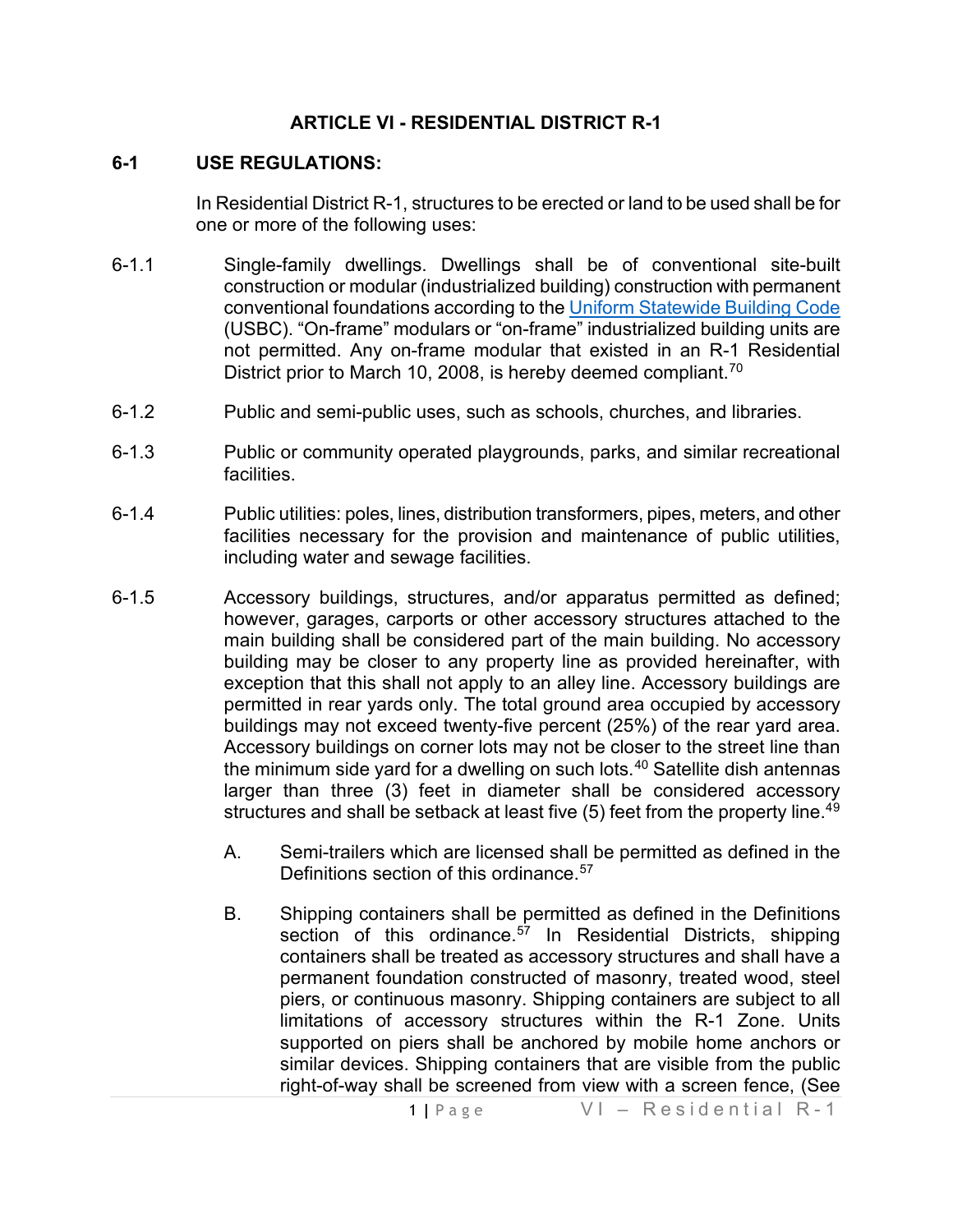Section 16-20.6 Chart 2) or a vegetative screen as described in the standards for Buffer Yard Regulations (See Section 16-16).<sup>[105](#page-4-5)</sup>

- 6-1.6 Signs permitted under Chapter 21 of this Ordinance regulating outdoor advertising.2[4](#page-4-6)
- 6-1.7 Deleted 4-27-87.2[4](#page-4-7)
- 6-1.8 Off-street parking as required by this ordinance.
- 6-1.9 Home Occupations Internet Based as defined herein.<sup>[83](#page-4-8)</sup>
- 6-1.10 Temporary Family Health Care Structure.<sup>[100](#page-4-9)</sup>
- 6-1.11 Property Owner Scale Solar Collection Systems as defined in Article XXIV<sup>[107](#page-4-10)</sup>

## **6-2 AREA REGULATIONS:**

- 6-2.1 For residential lots containing or intended to contain a single-family dwelling served by public water and sewage disposal, the minimum lot area shall be ten thousand (10,000) square feet.
- 6-2.2 For residential lots containing or intended to contain a single-family dwelling served by public water systems, but having individual sewage disposal, the minimum lot area shall be fifteen thousand (15,000) square feet.
- 6-2.3 For residential lots containing or intended to contain a single-family dwelling served by individual water and sewage disposal systems, the minimum lot area shall be fifteen thousand (15,000) square feet.
- 6-2.4 For permitted uses utilizing individual sewage disposal systems, the required area for any such use shall be approved in writing by the health official. The administrator may require a greater area if considered necessary by the health official.
- 6-2.5 Where a public water system is not available, a private water system shall be approved by the health official.

## **6-3 SETBACK REGULATIONS:**

In the R-1 Residential District, no building shall be erected, reconstructed, or altered nearer to the street line on which it faces than the average setback observed by the buildings on the same side of the street and fronting thereon, but in no case less than twenty (20) feet. The setback measurements within the same block shall be determined from the street line to the front wall of the building, provided there is no front porch, or if the front porch does not extend beyond the front wall. If the front porch extends beyond the front wall, or if there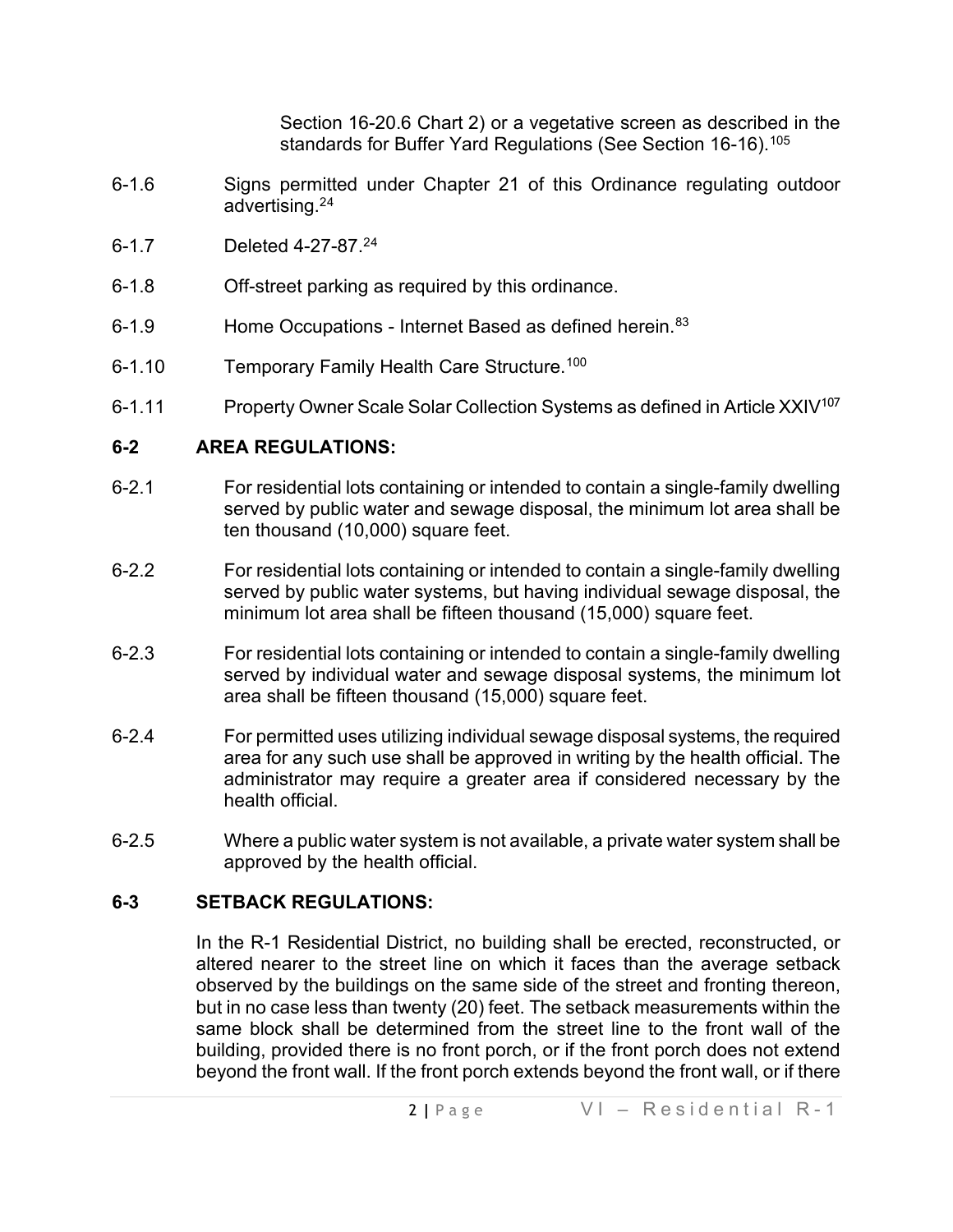are future plans for a front porch, the depth of such porch must be added to the setback measurements.

- 6-3.1 The side line of a building on a corner lot shall not be a factor in establishing the setback line.
- 6-3.2 Deleted 7-23-79.[7](#page-4-11)
- 6-3.3 Where there is no building on either side of the street, the setback shall not be less than thirty-five (35) feet provided that on a hillside street if the natural slope of the ground on either side of a street and within a block is such that the average difference in elevation between the sidewalk grade and the lot grade at the setback line provided for herein is greater than five (5) feet, the setback line shall be established at a distance back where such difference in elevation is five (5) feet, provided further that no such line shall be less than twenty (20) feet from the street line.
- 6-3.4 In no case shall the required setback be more than forty (40) feet.

# **6-4 FRONTAGE REGULATIONS:**

For single-family dwellings, the minimum lot width at the setback line shall be ninety (90) feet. See Section 3-77 for 7-23-79 changes.

## **6-5 YARD REGULATIONS:**

- 6-5.1 **Side:** The minimum side yard shall be fifteen (15) feet, and the total width of the two required side yards shall be thirty (30) feet. [7,102](#page-4-12)
- 6-5.2 **Rear:** Each main dwelling shall have a rear yard with a minimum depth of twenty-five (25) feet.

# **6-6 HEIGHT REGULATIONS:**

Buildings may be erected up to thirty-five (35) feet in height from grade except that:

- 6-6.1 The height limit for dwellings may be increased up to ten (10) feet provided there are two (2) side yards, each of which is fifteen (15) feet or more.
- 6-6.2 A public or semi-public building, such as a school or church, may be erected to a height of sixty (60) feet from grade provided that required front, side and rear yards shall be increased one (1) foot for each foot in height over thirtyfive (35) feet.
- 6-6.3 Church spires, belfries, cupolas, monuments, water towers, chimneys, flues, flag poles, television antennae and radio aerials are exempt. Parapet walls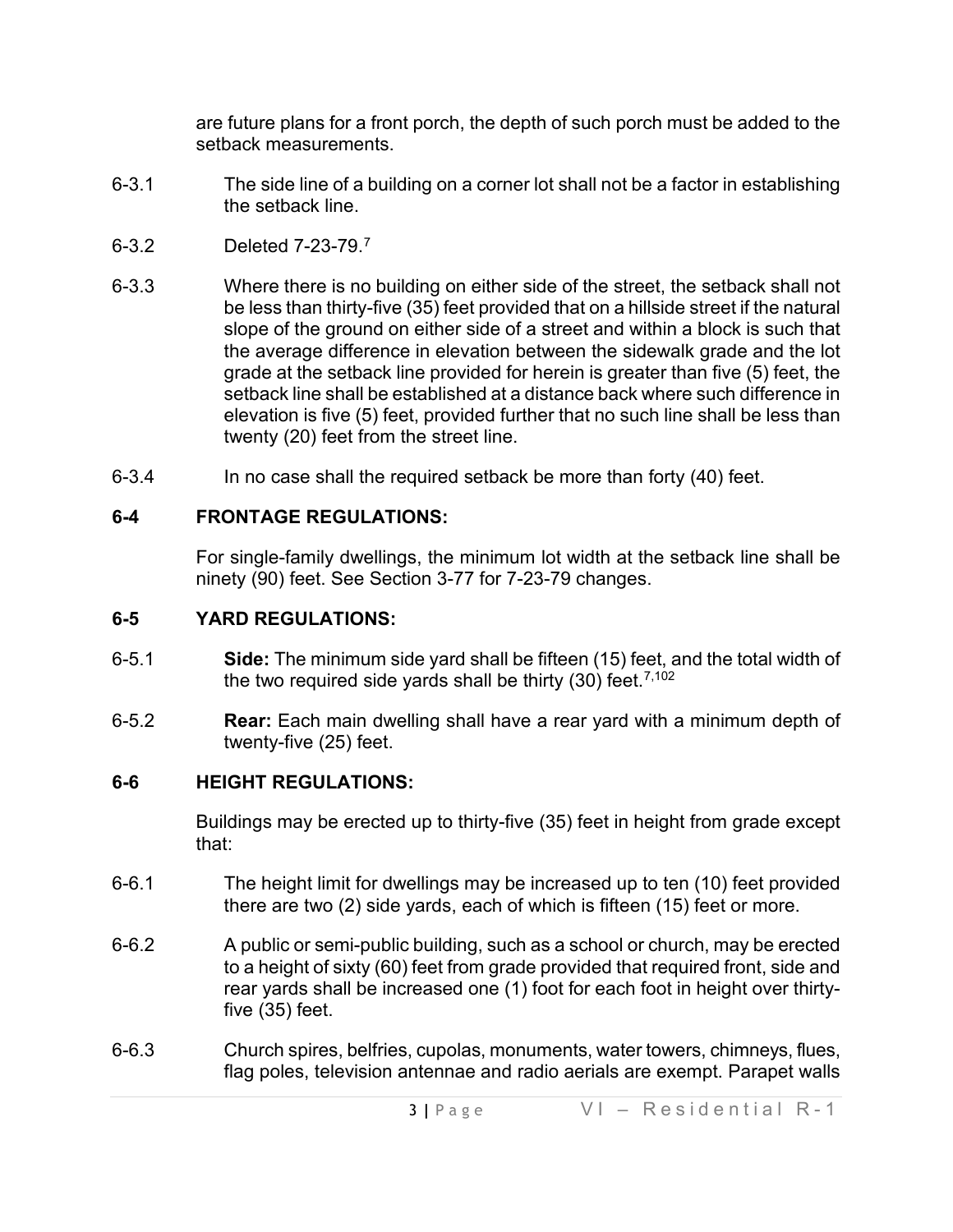may be up to four (4) feet above the height of the building on which the walls rest. Television and radio aerials shall not be for commercial use and shall be for receiving only, except for amateur or ham radio aerials.<sup>4[9](#page-4-13)</sup>

6-6.4 Accessory buildings with an eave height of twelve (12) feet or more shall be located not less than ten (10) feet from any party lot line; accessory buildings with an eave height of eight feet six inches (8'6") but less than twelve (12) feet shall be located not less than five (5) feet from any party lot line; accessory buildings with an eave height of less than eight feet six inches (8'6") shall be located not less than three (3) feet from any party lot line; eave height is measured from the ground to the eave of the roof.<sup>3[2](#page-4-14)</sup>

## **6-7 SPECIAL PROVISIONS FOR CORNER LOTS:**

- 6-7.1 Of the two sides of a corner lot the front may be deemed to be either of the two sides fronting on streets.<sup>1[5](#page-4-15)</sup>
- 6-7.2 For subdivisions platted after the enactment of this Ordinance, each corner lot shall have a minimum width at the setback line of one hundred (100) feet or more.

## **6-8 SPECIAL PROVISIONS FOR RESIDENCES:**

- 6-8.1 Each residence shall have at least two (2) rooms, one of which shall be a full bath.
- 6-8.2 Each residence shall have a floor area, outside the walls, excluding porches, carports, and terraces, of not less than fourteen hundred (1,400) square feet.
- 6-8.3 Each residence shall occupy a ground area, figured to outside of foundation walls, excluding porches, carports, and terraces, of not less than nine hundred (900) square feet.
- 6-8.4 Each residence shall be equipped with a central heating system or the equivalent capable of adequately heating all rooms.
- 6-8.5 Each residence shall be connected to the Town water and sewer systems where connection thereto is available, and in the absence of such availability, a septic tank system and/or a water supply approved by the health official.
- 6-8.6 Swimming pools, both semi-permanent and permanent, shall be constructed only in a rear yard.
- 6-8.7 See Section 16-20 for general fencing and screening regulations.<sup>[105](#page-4-16)</sup>